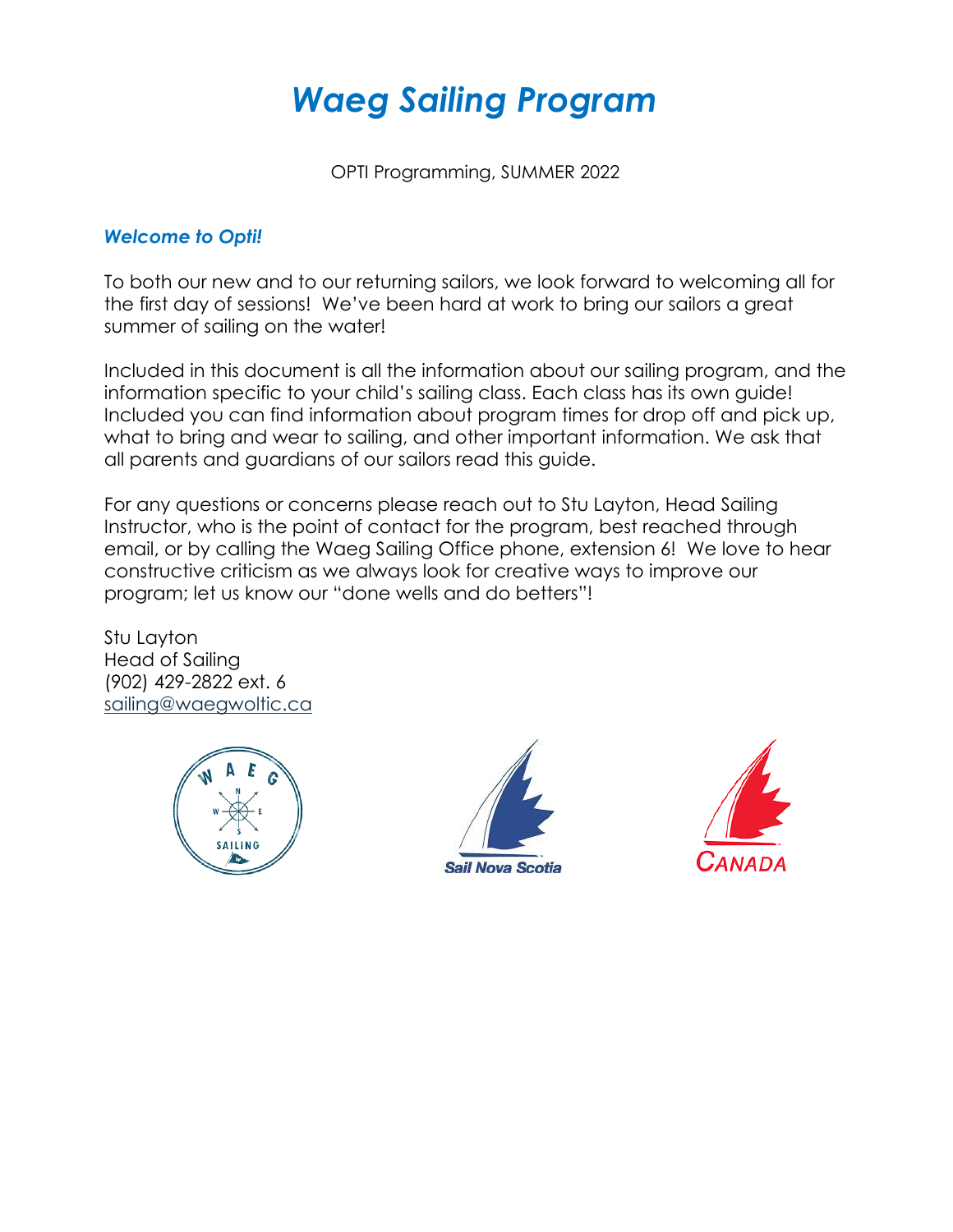# **Opti Classes**

What a fleet to be in! This year at Waeg Sailing we will be having Three levels opti classes,

Opti 1, Opti 2, and Opti 3!



## **Opti 1**

Opti 1 is our introductory Opti class. Sailors will be introduced to the boat and learn the basics of sailing. Opti 1 is geared towards new sailors who have never sailed Opti. Sailors may sail single-handed or may be paired up in their boat, sailors in this class will be able to progress through and move onto the next progressive class.

# **Opti 2**

Opti 2 is our learn to race class. Sailors will learn the basics of single-handed sailing and racing, and will have the opportunity to sail in green fleet in local regattas. This class is a great transition from Junior Sailing to Opti! This class is geared towards sailors who have some sailing experience but want to transition into Opti and try racing!

## **Opti 3**

Opti 3 is our Opti race team. This class is for sailors who have some Opti experience and builds on Opti 2. Sailors will continue to improve their racing skills, and will sail in red fleet in regattas and follow a more structured training schedule.

# **Regattas**

The 2022 season will have the local regatta circuit once again! More information will come on these dates and other logistics. The class will sail to regattas if they are local, or trailer to the host yacht club. Sailors will train from the host yacht club in the days leading up to the regatta and race against other sailors! Much more info will come as we learn our schedule and see the class's sailing abilities. Regatta Dates are scheduled on the Sail Nova Scotia website. Regattas usually attended by Waeg Sailing include ARK (BBYC), Baywind (SMSC), Sail Fest (LYC), Bamse Cup (DYC), and Kennedy Cup (RNSYS).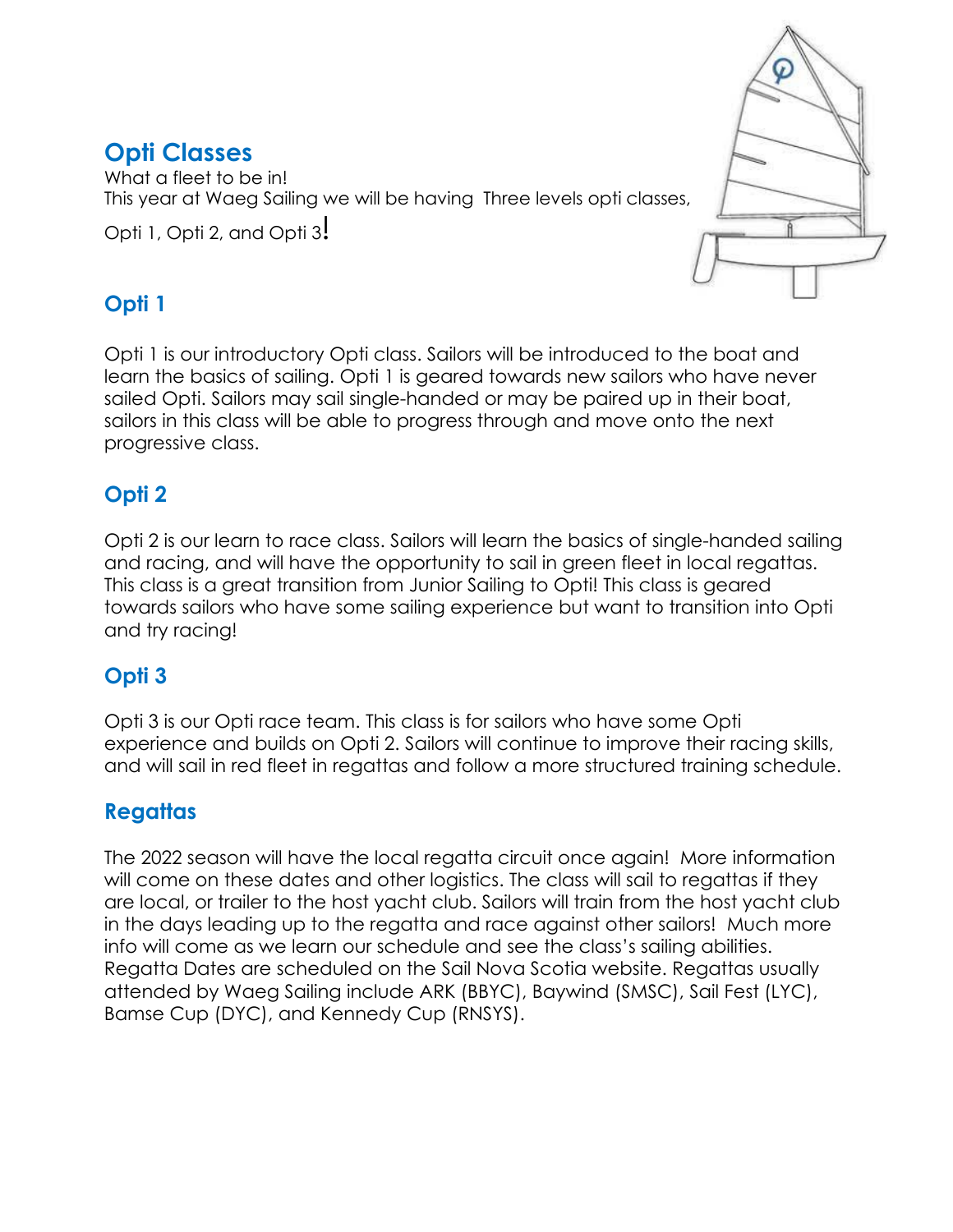# **What to Bring**

**All bolded items on the list below are mandatory for sailors to bring every day.** 

- **1. Bagged lunch from home**
- **2. Reusable water bottle**
- **3. Coast Guard approved, size appropriate PFD**
- **4. Closed-toe shoes**
- **5. Sunscreen**  *SPF 50 or higher*
- **6. Long sleeve rash guard/sun shirt**
- **7.** Hat
- **8.** Sunglasses (*100% UVA/UVB proof)*
- **9.** Warmer layers, rain jacket, etc. depending on the weather
- **10.**Change of clothes
- **11.**Swimsuit and towel
- **12.**Waterproof bag for wet clothing

*If you have any questions or concerns about where to find the necessary attire to bring to sailing (particularly lifejackets and sailing gear), please get in touch with us! All items coming to sailing are at the owner's risk, the Waeg is not responsible for any lost or stolen items left in the lockers, the lifejacket bin, or in the building overnight. We recommend sailors leave electronics at home while they are at sailing camp. If, for communication purposes, you would prefer your sailor to keep their cell phone with them, we ask that they are kept in backpacks, lockers, or another safe place, and not used during camp time.*

## **PFDs**

#### **Coast Guard approved, size-appropriate Personal Flotation Devices (PFDs) must**

**be worn by sailors and staff at all times**, on the docks and on the water. To ensure your child's PFD fits properly, pick them up by the lifejacket - if they can slip out of it, the PFD either doesn't fit or hasn't been adjusted to fit them. For optis, PFDs such as Salus or similar designs work best because they won't get caught on the boom.



*Sailors that do not have a PFD that fits them properly will not be allowed on the water. If you require assistance finding a suitable PFD for your child, please do not hesitate to get in contact with the Head Coach at sailing@waegwoltic.ca for recommendations. PFDs can be purchased at Canadian Tire, the Binnacle, and*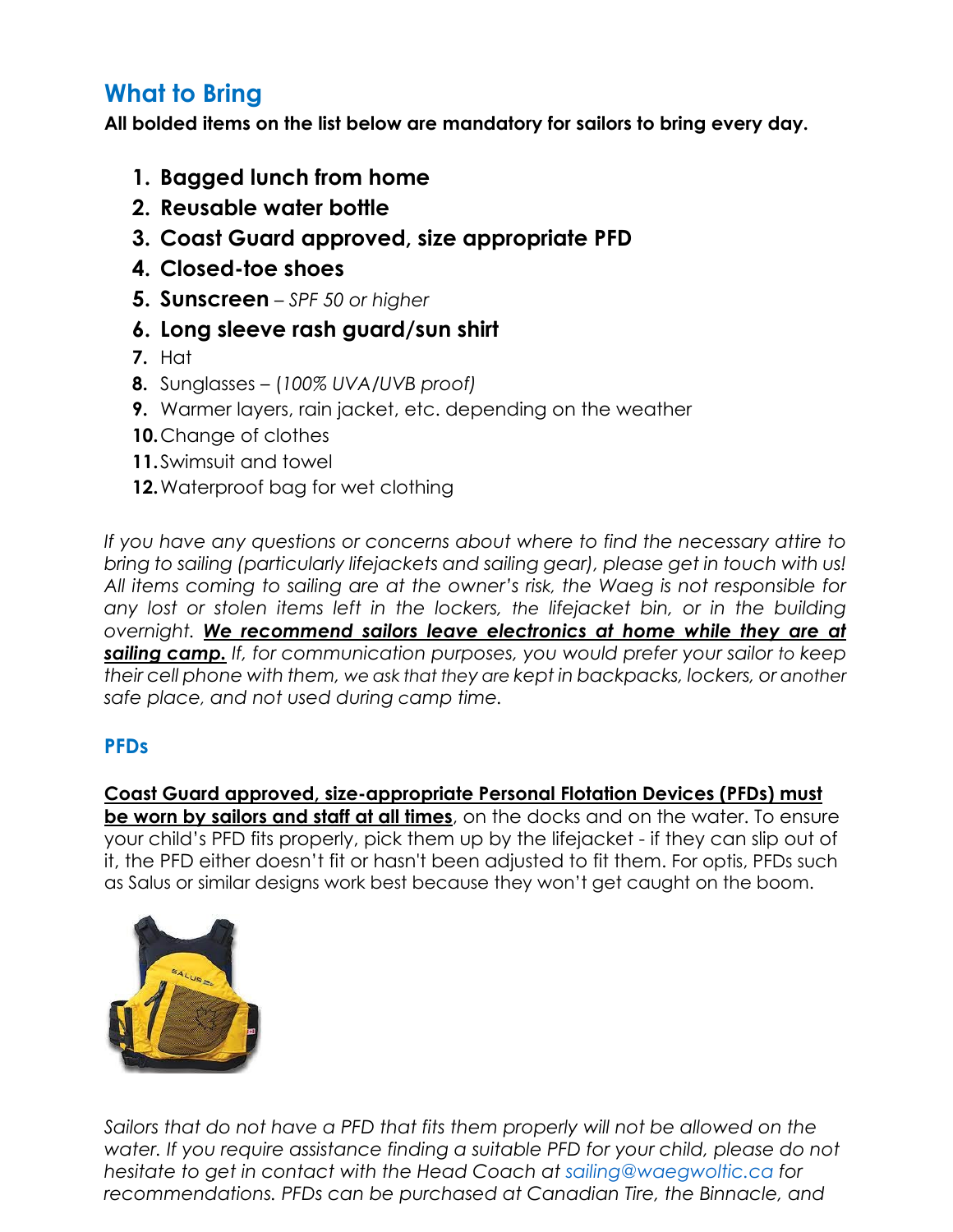*the Yacht Shop.*

## **Closed-Toe Shoes**

To protect our feet at sailing, on the boats and on the docks, we wear closed-toe shoes. If you can see your toes in your shoes, they aren't safe for sailing! **Closedtoe shoes are mandatory to wear at sailing** and children without them will not be allowed to sail. Closed-toe shoes (such as water shoes or Keens) can be purchased at Canadian Tire, Sportchek, the Binnacle, and the Yacht Shop.

## **Clothing Tips**

Choosing the right clothes to wear to sailing is important! The best advice we can give: don't send your sailor in their nicest clothes. Clothes and belongings are often lost in the vortex of the building, and our sailors usually don't get sent home as clean as they arrived! Each sailor will have access to a locker or cubby in our building to keep their belongings for the day. Sailors are welcome to leave their PFDs overnight, but all other belongings should be brought home at the end of each day.

#### **All items should be labelled with your sailor's name!**

*If you have any questions or concerns about where to find the necessary gear to bring to sailing (particularly lifejackets and sailing gear), please get in touch with*  us! All items brought to sailing are at the owner's risk, the Waeg is not responsible *for any lost or stolen items left in lockers, the lifejacket bin, or left in the building overnight.* 

# **Sun Safety**



Fun in the sun is awesome, but we need to keep sun safety in mind! This means drinking lots of water throughout the day and at the end of the day. While we always wear sunscreen, we recommend everyone wears quick-dry long sleeve water shirts or sun shirts. This is a best practice we live by! Hats and buffs are also great sun protection products that protect the skin while out on the water. Sunscreen should be applied throughout the day to any exposed skin. There will be designated water and sunscreen breaks throughout the day. **Make sure to have your sailor drink lots of water when they come home at the end of day!** 

### **Weather**



Our opti classes will always aim to spend as much time on the water as possible! With that in mind, there are always some conditions that are not suitable for our sailors' age and sailing ability. As sailors we keep our eyes on the weather and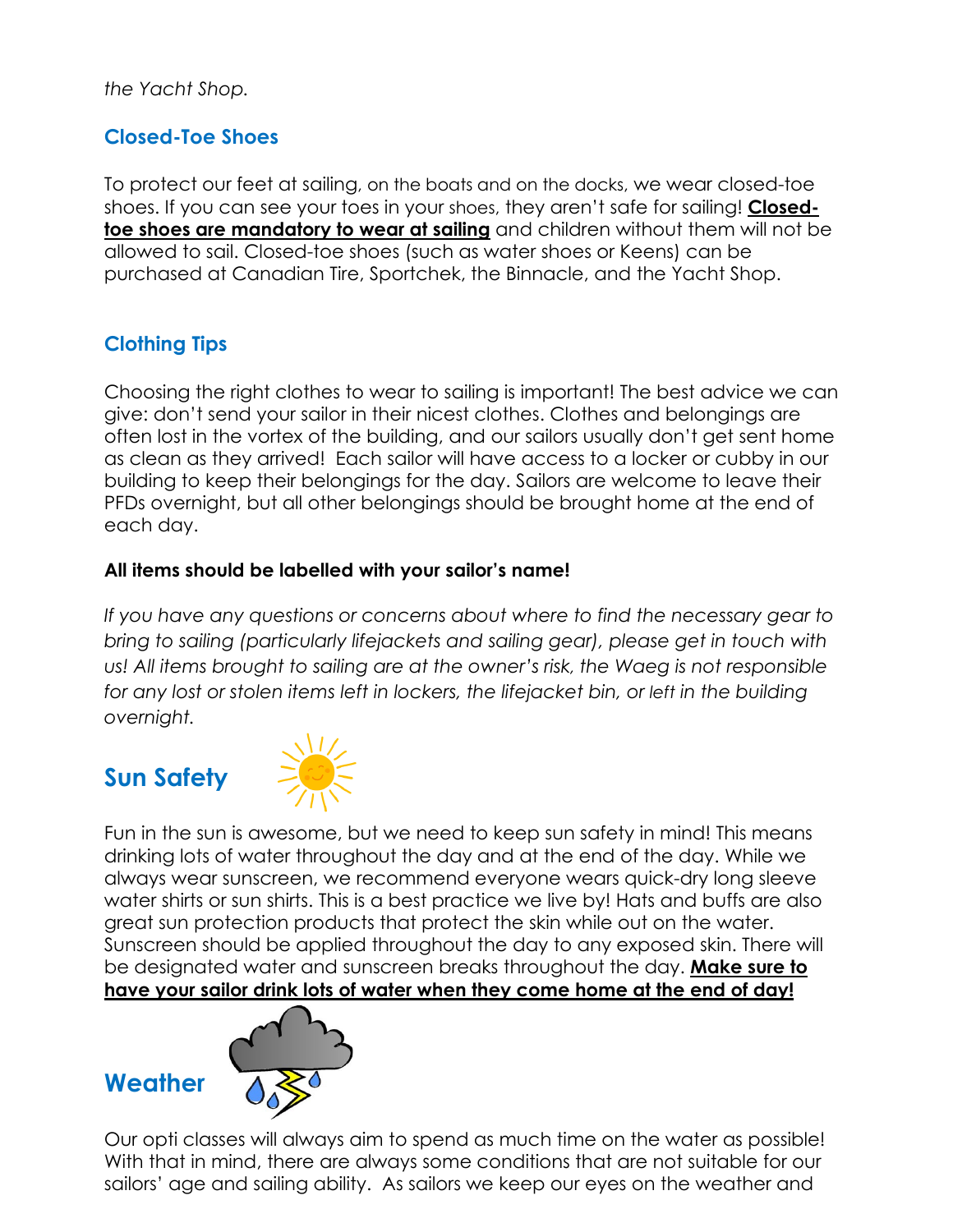always have a few backup plans!

The unsuitable conditions for this class could be lots of rain, too much wind, heat warnings or thunder. With these weather conditions, the class may decide to stay on land and do other activities and sailing-related lessons.

## **To Our Sailing Parents**

The staff at Waeg Sailing are dedicated to delivering the best possible sailing programming for all sailors and their families at the Waeg. As we are lucky enough to be a part of the larger Waegwoltic community, we value the input of any involved or interested individuals. We appreciate that parents of sailors remain supportive of their child's sailing education and experience at Waeg Sailing. We ask that parents follow a few guidelines to ensure that staff and families alike are well-prepared for the summer, so that we can focus on delivering the best possible Sailing Camp every session.

Please encourage a positive attitude and an excitement for sailing. In many cases, learning a new sport can be daunting or discouraging, but parental support can make a huge difference in facilitating a positive experience. Encourage your child to play by the rules!

We ask that parents and sailors do their best to schedule appointments and other commitments around sailing camp, so as not to interrupt the delivery of sailing lessons; however, we understand that this is not always possible. The more notice your child's instructors have, the better, so please give us a heads up as soon as you are aware of a conflict. If, for whatever reason, you require your child to be pulled out of camp during the day, dropped off late, or picked up early, please let us know at your earliest convenience by emailing sailing@waegwoltic.ca, or letting your child's coach know at the beginning of the day.

Our Junior Sailing program has been running for many years now and has slowly been developed and improved. We are always looking to improve, and appreciate any constructive criticism; we love to hear our "done wells and do betters"!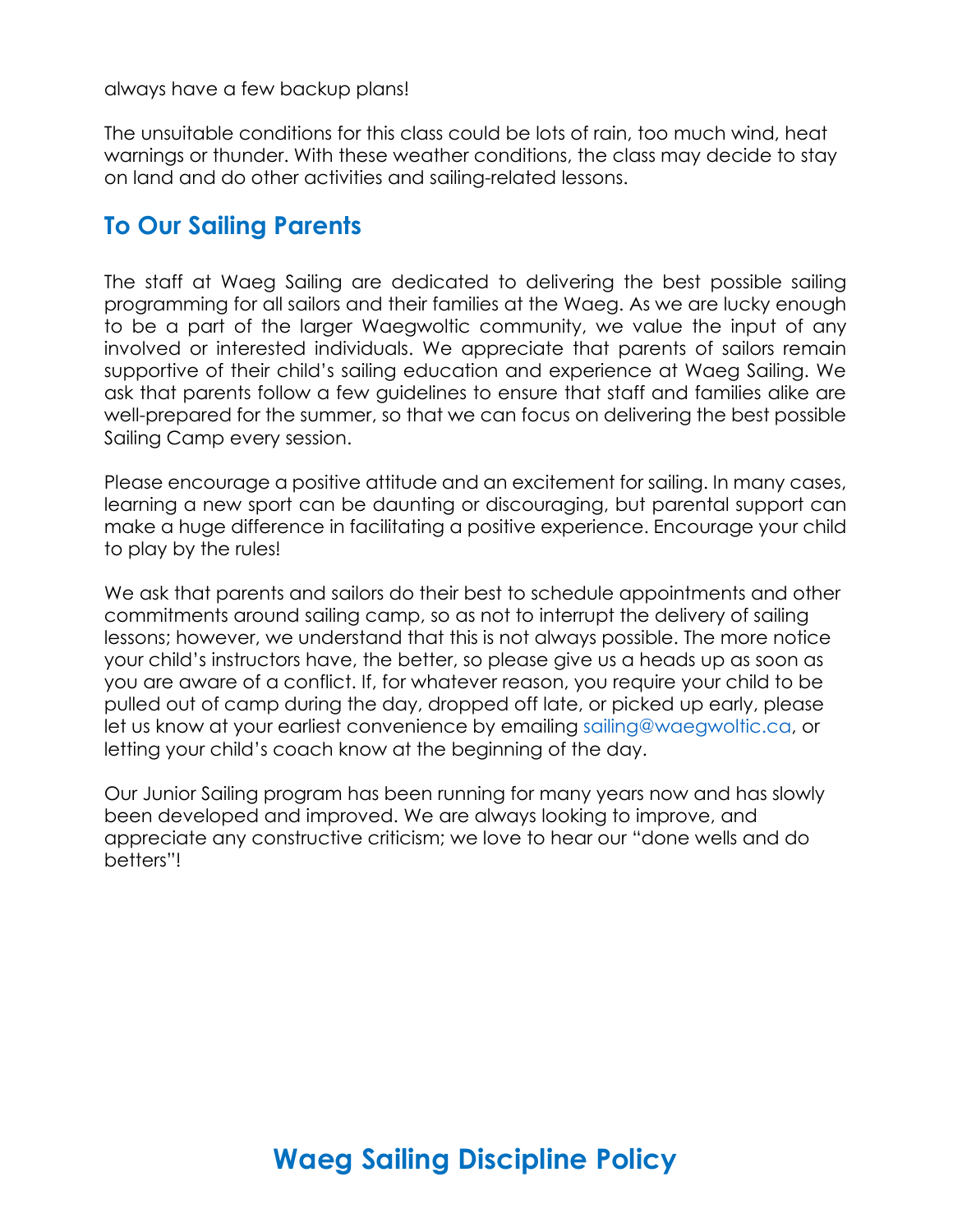Disciplinary action for sailors is handled on a case-by-case basis, and parents will be involved once your child's instructor deems it necessary. In most cases, parents will be informed of their child's misdemeanor at the end of the day. In more serious cases, parents will be called during the day, or, in severe cases, we will require parents to come to the Waeg to discuss the conduct or pick up their child from sailing programming. These are very rare circumstances, but must be dealt with swiftly and effectively, with parents and our coaches working together to find the best solution to any issue.

# **3 Strike Policy**

Listed below are the disciplinary procedures for sailors who are exhibiting unacceptable behaviour. We have three strikes for this, and if a sailor receives three strikes they are removed from the program.

Unacceptable behaviour we do not tolerate can be:

- Bullying, both verbal and physical
- Swearing or use of inappropriate language
- Failure to listen to instructions from Sailing Staff
- Disobeying Waeg Sailing Rules

**Strike 1: Verbal Warning** – Instructor will go over the behaviour with the sailor(s) to discuss why it might be disruptive/harmful for others and what can be done to make it right. The sailor will also be taken to the Sailing Office to speak with the Head Instructor who will hand out strike 1.

**Strike 2: Written Warning** – If behaviour continues, a parent or guardian will be notified of their child's behaviour and discuss. The sailor is once again taken to the Sailing Office to meet with the Head Instructor to discuss their behaviour and the sailor will receive their second strike.

The Head Coach and the sailor's instructor will speak with the sailor and their parent/guardian to discuss behaviour and possible solutions. A behavioural incident report will be made that will need to be signed by a parent/guardian and handed to the General Manager.

**Strike 3: Meeting** – If behaviour persists, the Head Coach, Programs Manager, and Parents/Guardians will work with together to discuss the sailor's future in Sailing. In some cases, the sailor may be removed from the Program entirely.

#### **Termination of Childcare Space**